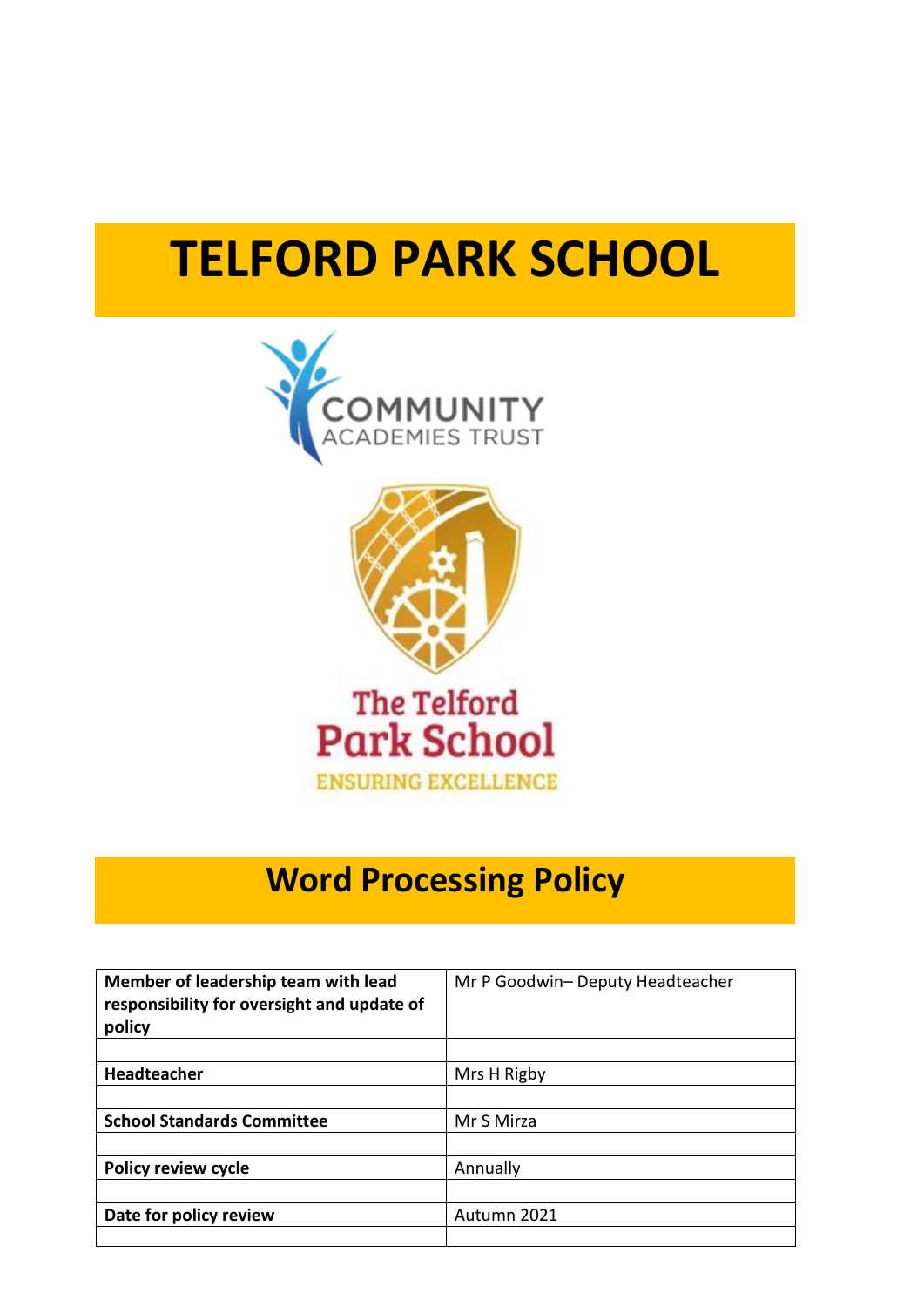# **Contents**

<span id="page-1-0"></span>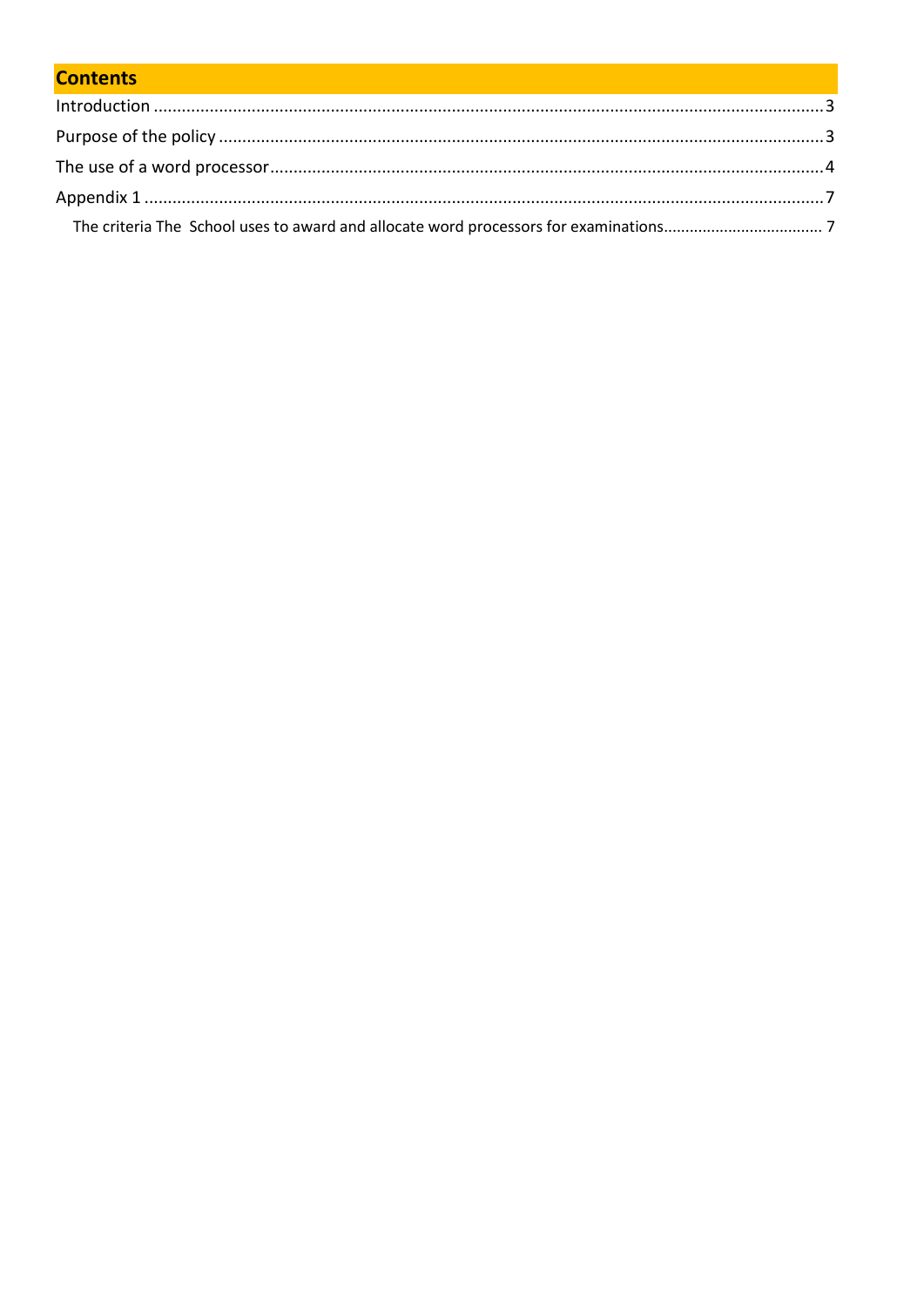# **Introduction**

This policy on the use of word processors in examinations and assessments is reviewed and updated annually, on the publication of updated JCQ regulations and guidance contained in the publications [Access Arrangements and Reasonable Adjustments](http://www.jcq.org.uk/exams-office/access-arrangements-and-special-consideration/regulations-and-guidance) and [Instructions for conducting examinations.](http://www.jcq.org.uk/exams-office/ice---instructions-for-conducting-examinations) 

References to 'AA' relate to JCQ *Access Arrangements and Reasonable Adjustments 2020-2021* and ICE to JCQ *Instructions for conducting examinations 2020-2021*.

The use of a word processor in exams and assessments is an available access arrangement.

- $\blacktriangleright$  (AA 4.2.1)
- The purpose of an access arrangement is to ensure, where possible, that barriers to assessment are removed for a disabled candidate preventing him/her from being placed at a substantial disadvantage as a consequence of persistent and significant difficulties.
- The integrity of the assessment is maintained, whilst at the same time providing access to assessments for a disabled candidate.
- $\blacktriangleright$  (AA 4.2.2)
- Although access arrangements are intended to allow access to assessments, they cannot be granted where they will compromise the assessment objectives of the specification in question.
- $\blacktriangleright$  (AA 4.2.3)
- Candidates may not require the same access arrangements in each specification. Subjects and their methods of assessments may vary, leading to different demands of the candidate. SENCos/Assistant SENDCo must consider the need for access arrangements on a subject-bysubject basis.
- $\blacktriangleright$  (AA 4.2.1)
- ▶ The SENCo/Assistant SENDCo must ensure that the proposed access arrangement does not disadvantage or advantage a candidate.
- $(AA 4.2.7)$
- $\blacktriangleright$  The candidate must have had appropriate opportunities to practise using the access arrangement(s) before their first examination.

# <span id="page-2-0"></span>**Purpose of the policy**

This policy details how The Telford Park School complies with AA (chapter 4) Adjustments for candidates with disabilities and learning difficulties, (section 5.8) Word processor and ICE (sections 14.20-25) when awarding and allocating a candidate the use of word processor in examinations.

The term 'word processor' is used to describe for example, the use of a computer, laptop or tablet.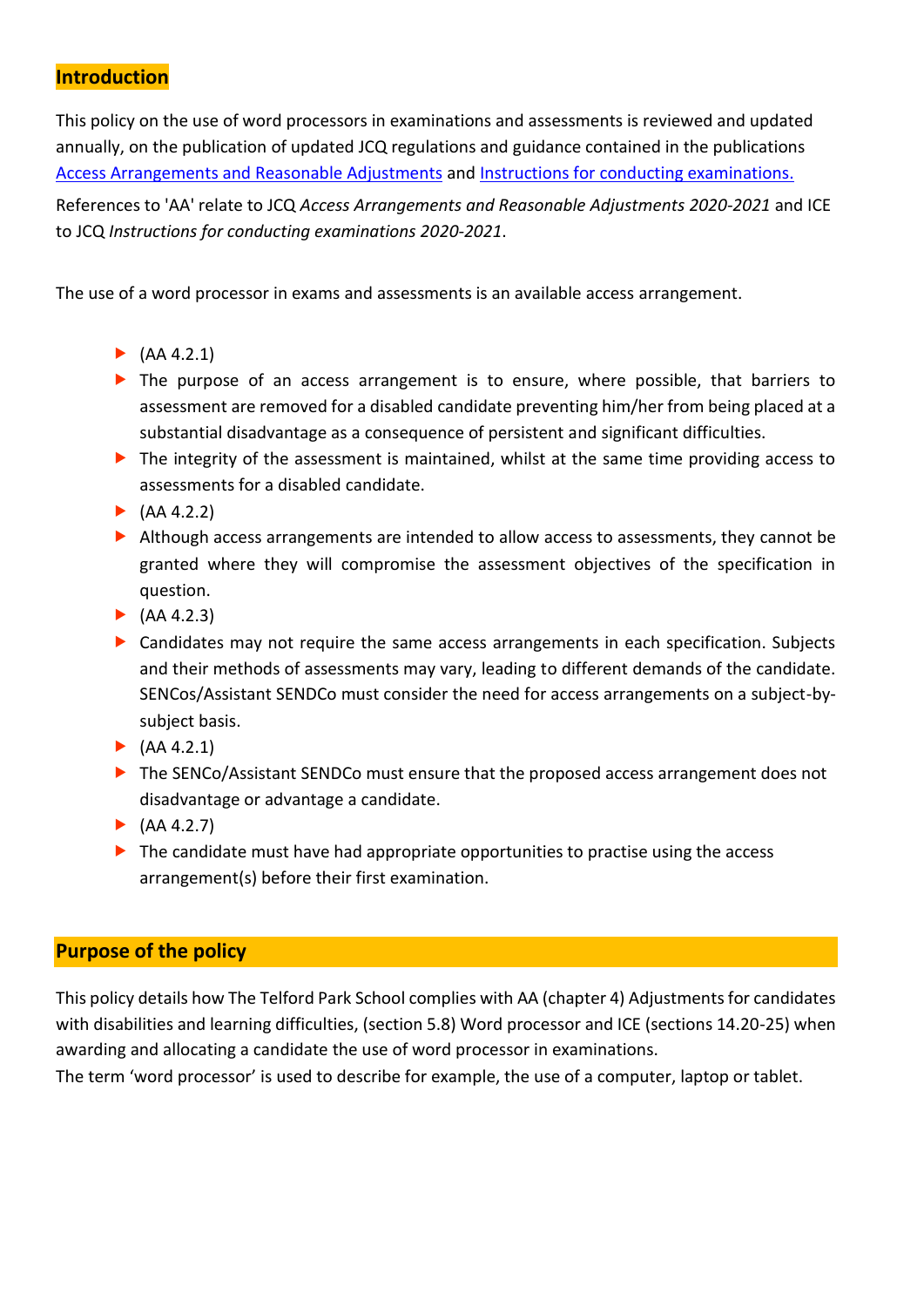# <span id="page-3-0"></span>**The use of a word processor**

The centre will

- allocate the use of a word processor to a candidate with the spelling and grammar check/predictive text disabled (switched off) where it is their normal way of working within the centre (AA 5.8.1)
- award the use of a word processor to a candidate if it is appropriate to their needs Needs may include
	- $\circ$  a learning difficulty which has a substantial and long term adverse effect on his/her ability to write legibly
	- o a medical condition
	- $\circ$  a physical disability
	- o a sensory impairment
	- o planning and organisational problems when writing by hand
	- $\circ$  poor handwriting (AA 5.8.4)
- only permit the use of a word processor where the integrity of the assessment can be maintained (AA 4.2.1)
- not grant the use of a word processor where it will compromise the assessment objectives of the specification in question (AA 4.2.2)
- consider on a subject-by-subject basis if the candidate will need to use a word processor in each specification (AA 4.2.3)
- consider the needs of the candidate at the start of the candidate's course leading to a qualification based on evidence gathered that firmly establishes the candidate's needs and 'normal way of working' in the classroom, internal tests/exams, mock exams etc. and confirm arrangements in place before the candidate takes an exam or assessment (AA 4.2.4)
- provide access to word processors to candidates in non-examination assessment components as standard practice unless prohibited by the specification (AA 5.8.2)

The centre will not

 $\triangleright$  simply grant the use of a word processor to a candidate because they prefer to type rather than write or can work faster on a keyboard, or because they use a laptop at home (AA 5.8.4)

#### **Exceptions**

The only exceptions to the above where the use of a word processor would be considered for a candidate would be

- in the event of a temporary injury or impairment, or a diagnosis of a disability or manifestation of an impairment relating to an existing disability arising after the start of the course (AA 4.2.4)
- where a subject within the curriculum is delivered electronically and the centre provides word processors to all candidates (AA 5.8.4)

#### **Arrangements at the time of the assessment for the use of a word processor**

A candidate using a word processor is accommodated in a computer suite or given a laptop to work from in a small classroom/1-2-1 room.

In compliance with the regulations the centre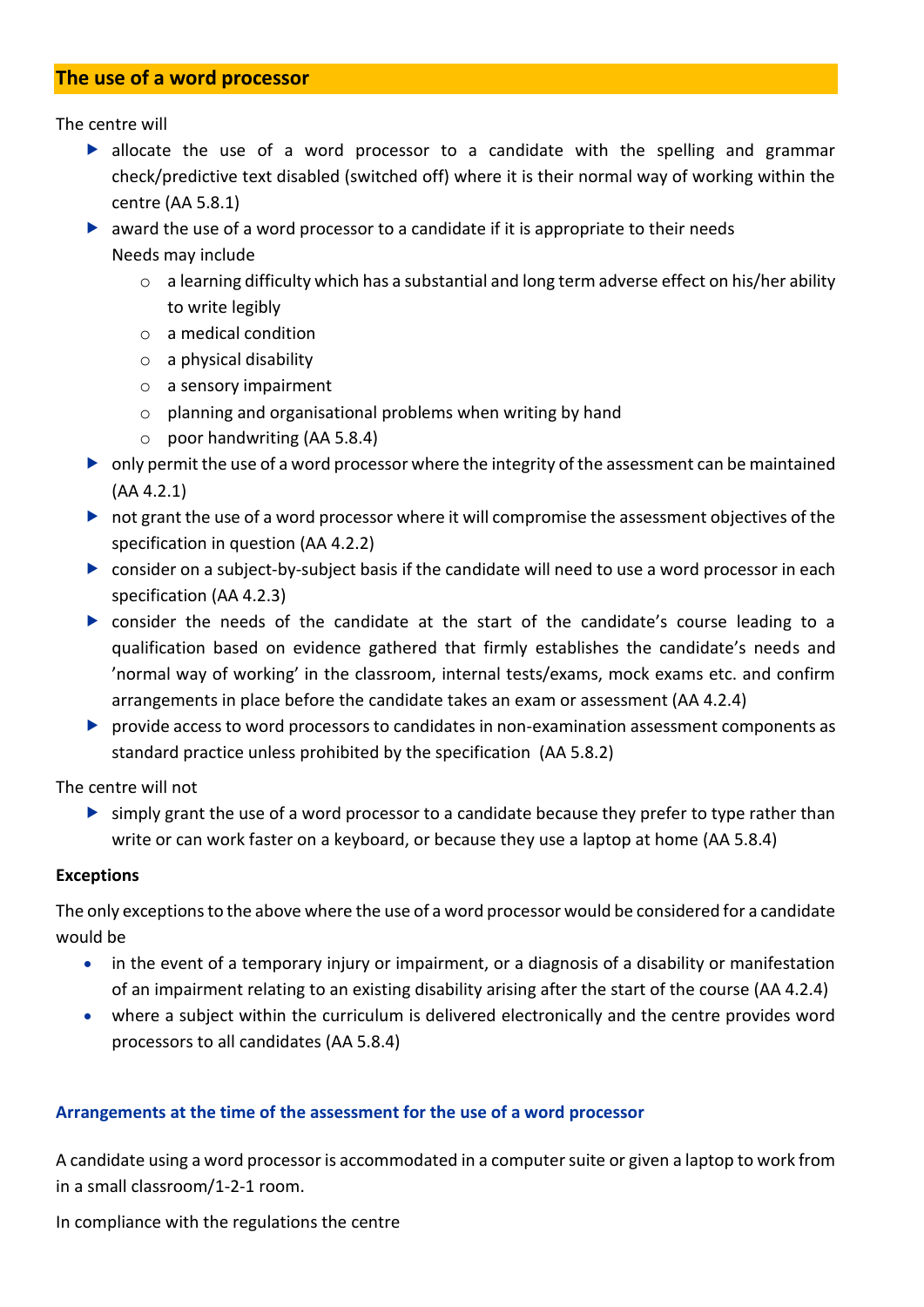- provides a word processor with the spelling and grammar check facility/predictive text disabled (switched off) unless an awarding body's specification says otherwise (ICE 14.20)
- ensures the candidate is reminded to ensure that their centre number, candidate number and the unit/component code appear on each page as a header or footer e.g. 12345/8001 – 6391/01 (ICE 14.22)

If a candidate is using the software application Notepad or Wordpad these do not allow for the insertion of a header or footer. In such circumstances once the candidate has completed the examination and printed off their typed script, they are instructed to handwrite their details as a header or footer. The candidate is supervised throughout this process to ensure that they are solely performing this task and not re-reading their answers or amending their work in any way.

- **EX** ensures the candidate understands that each page of the typed script must be numbered, e.g. page 1 of 6 (ICE 14.23)
- ensures the candidate is reminded to save their work at regular intervals. (or where possible, an IT technician will set up 'autosave' on each laptop/tablet)
- instructs the candidate to use a minimum of 12pt font and double spacing in order to make marking easier for examiners (ICE 14.24)

## (ICE 14.25)

The centre will ensure the word processor:

- $\triangleright$  is only used in a way that ensures a candidate's script is produced under secure conditions
- $\triangleright$  is not used to perform skills which are being assessed
- $\triangleright$  is not connected to an intranet or any other means of communication
- $\triangleright$  is in good working order at the time of the exam
- $\triangleright$  is accommodated in such a way that other candidates are not disturbed and cannot read the screen
- is used as a typewriter, not as a database, although standard formatting software is acceptable and is not connected to an intranet or any other means of communication
- $\blacktriangleright$  is cleared of any previously stored data
- does not give the candidate access to other applications such as a calculator (where prohibited in the examination), spreadsheets etc.
- does not include graphic packages or computer aided design software unless permission has been given to use these
- ▶ does not have any predictive text software or an automatic spelling and grammar check enabled unless the candidate has been permitted a scribe or is using speech recognition technology (a scribe cover sheet must be completed), or the awarding body's specification permits the use of automatic spell checking
- ▶ does not include speech recognition technology unless the candidate has permission to use a scribe or relevant software
- is not used on the candidate's behalf by a third party unless the candidate has permission to use a scribe

### **Portable storage medium**

(ICE 14.25)

The centre will ensure that any portable storage medium (e.g. a memory stick) used

- is provided by the centre
- is cleared of any previously stored data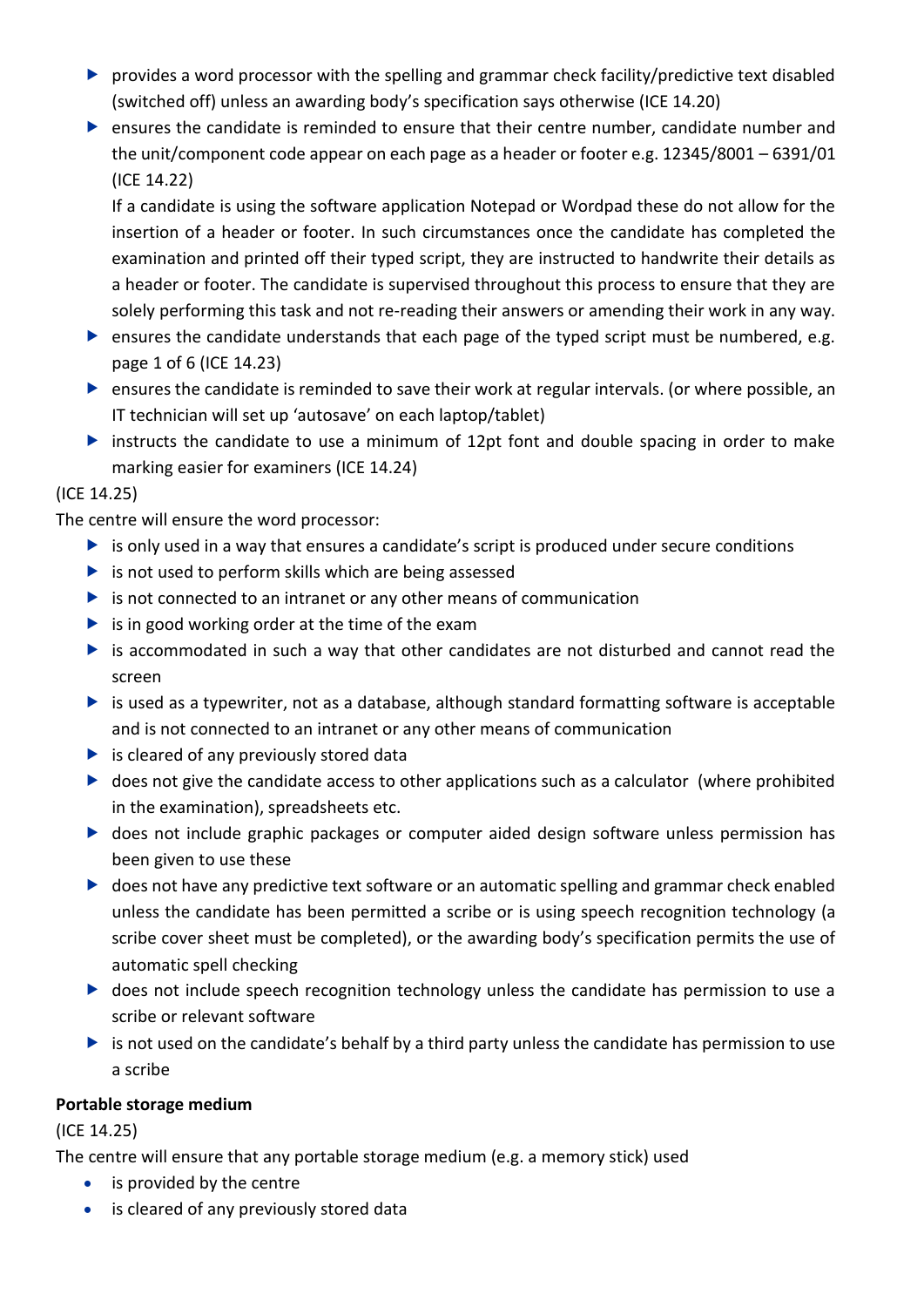# **Printing the script after the exam is over**

(ICE 14.25)

The centre will ensure

- the word processor is either connected to a printer so that a script can be printed off, or have the facility to print from a portable storage medium
- the candidate is present to verify that the work printed is his or their own
- a word processed script is attached to any answer booklet which contains some of the answers
- where an awarding body requires a cover sheet to be completed this is included with the candidate's typed script (according to the relevant awarding body's instructions)